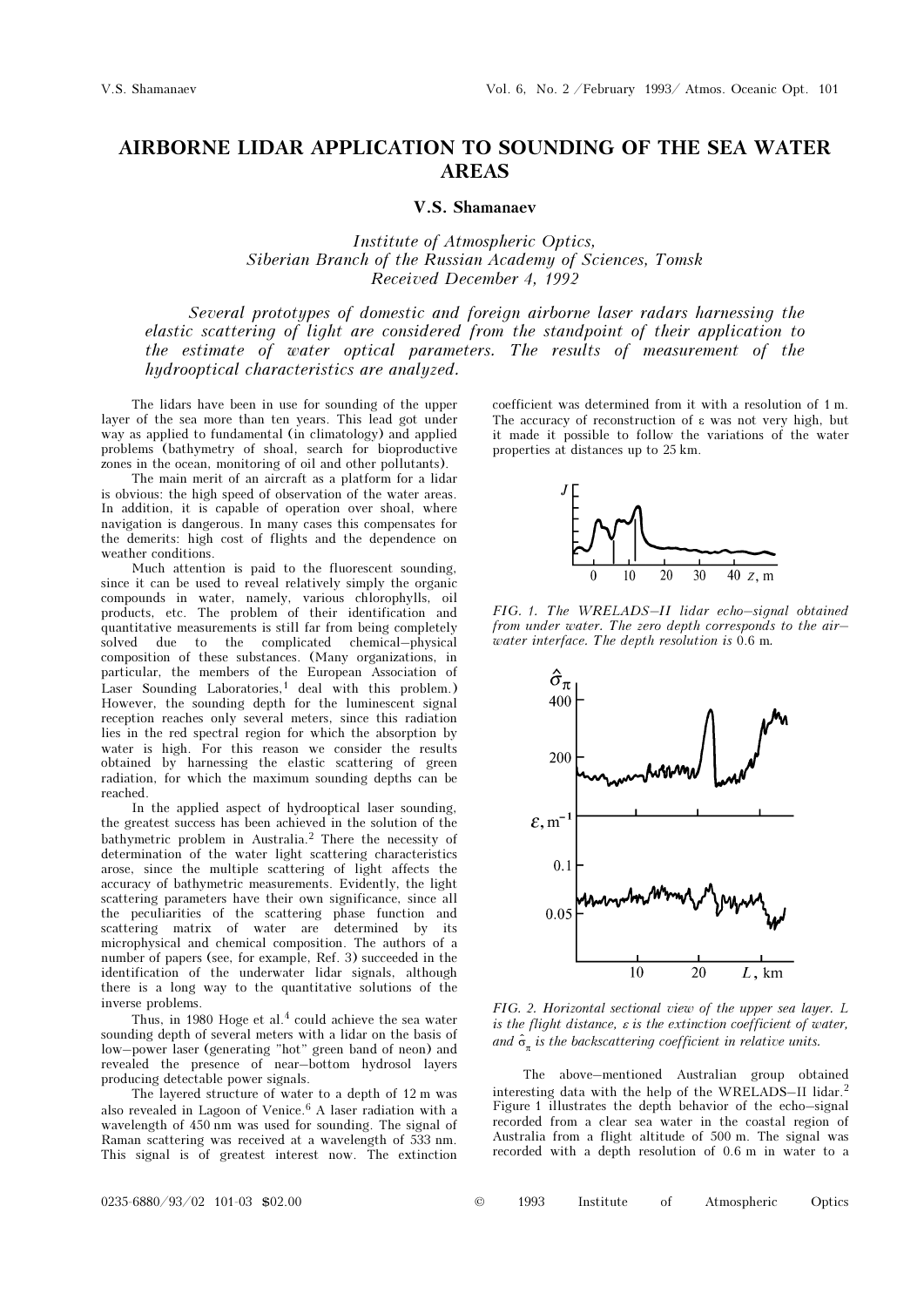depth of about 15 m. The layers located at depths of 5 and 11 m can be quite distinctly identified by the spikes of the received power. The horizontal sectional view of the sea extended for about 30 km was obtained in one run of experiments (Fig. 2). The lidar was not calibrated against the power; therefore, the backscattering coefficient  $\hat{\sigma}_{\pi}$  is given in relative units. The extinction coefficient ε was obtained by the logarithmic derivative method and needed no calibration.

Water has the fluctuating optical characteristics at a flight distance of about 19 km. The increase of reflectance of the water column is clearly pronounced at distances between 20 and 22 km. Backscattering is anticorrelated with extinction at larger distances. In this case we have the example of identification of three different sections of the sea. The same method of identification of these sections in the Saint Vincent Gulf<sup>6</sup> is illustrated by Fig. 3 in the  $\epsilon-\hat{\sigma}_{\pi}$  coordinates.



FIG. 3. Interrelation between backscattering and extinction of radiation in water from the data obtained along one flight line.

Side by side with the section of linear regression, there is a section (on the left) where the dependence  $\varepsilon = \varepsilon(\hat{\sigma}_\pi)$  is not clearly manifested. One can suppose the presence of two water types along this flight line, the more so as the flight was carried out over slope water whose depth varied from 35 m to 6 km, i.e., the role of the near–bottom mineral hydrosol fraction changed. (As is well known, the scattering phase functions of the fine mineral and coarse organic fractions are essentially different.)

Processing of signals obtained with a relatively high depth resolution has been considered above. Another approach was stated in Ref. 7. There the power of the echo–signal received from two depths spaced at a distance of 11 m were recorded for each laser shot. The data obtained along two flight lines are shown in Fig. 4. The echo–signal power averaged over the laser pulse train is shown in relative units for both depths. The correlation coefficient  $B$  was calculated for each flight line. In this case the approach to the diagnostics of the water masses was the following. In Fig. 4a the signals received from depths of 11 and 22 m fluctuate strongly, but there is a positive correlation between them. In Fig. 4b the signal powers recorded along the flight lines fluctuate weaker; however, the correlation coefficient between them changes its sign.

We also obtained the horizontal sectional views of the sea with depth resolutions of 2.8 (see Ref. 8) and 1.1 m (see Ref. 9). The instability of the parameters of the upper water layer was observed along the flight line under conditions of the gradient of the sea surface temperature. The example of such an instability<sup>8</sup> is shown in Fig. 5, where  $N$  is the portion of the echo–signals with underwater pulses in the trailing edge (similar to those shown in Fig. 1) in the total pulse train. The sea depth was several hundreds of meters, i.e., that could not be the signals reflected from the bottom. In any case the deterministic, though implicit, relation between the inhomogeneities of the upper sea layer and its thermal structure is manifested here.



FIG. 4. The results of water sounding along two flight lines (a and b). 1) and 2) powers of signals received from depths of 11 and 22 m in relative units, and 3) coefficient of correlation B between the signals.



FIG. 5. Horizontal sectional view of the upper sea layer. L is the flight distance, 1) profile of the water surface  $temperature$ , 2) normalized frequency  $N$  of the appearance of the underwater pulses, and 3) extinction coefficient at the wavelength  $\lambda = 532$  nm with its standard deviation.

The results of sounding of the water area with an increased salinity at depths of 5–10 m were reported in Ref. 9.

The horizontal size of this local inhomogeneity reached 30 m. Up to 40% of all signals had spikes in the trailing edges at depths of 10–15 m. Their distribution (grouping) indicated the presence of the inhomogeneity cells with the size of several tens or hundreds of meters.

Cellular structure of the light scattering properties of water along the flight lines was also pointed out in the experiment of Hoge et al.10 The layers with the enhanced values of the extinction coefficient were observed at depths varying from 6 to 24 m.

The available experimental data of laser sounding of the light scattering structures in the upper sea layer are still